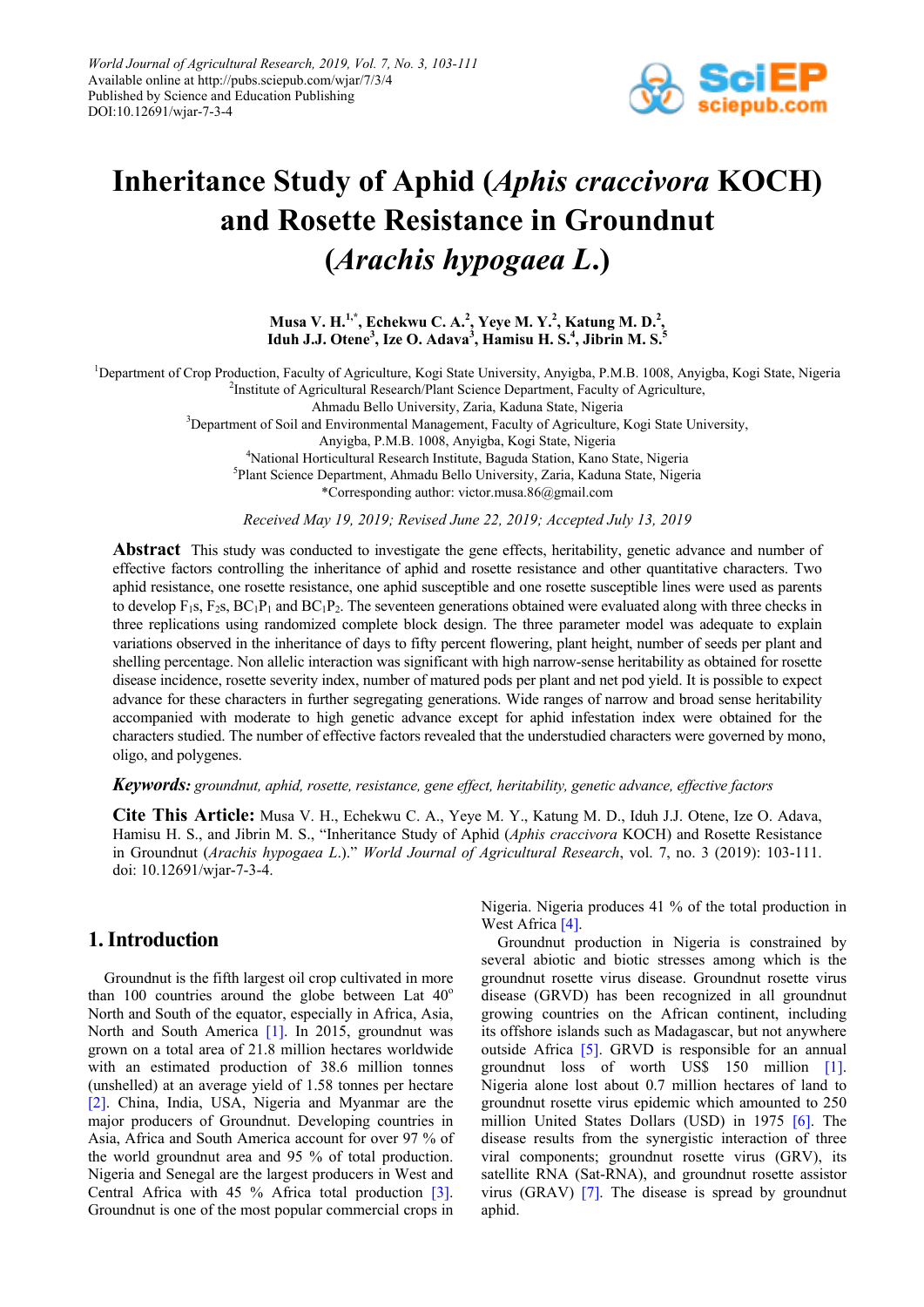Groundnut aphids, *Aphis craccivora* Koch, (Hemiptera: Aphididae) are an important group of insects with worldwide distribution [\[8\].](#page-8-7) They are herbivorous insects that can affect plants directly or indirectly by feeding on the plant's sap. Most aphid species comprise a set of closely related populations which may have diverged genetically so that they could be considered as host races, incipient or sibling species (or subspecies) [\[8\].](#page-8-7) Groundnut aphid is the major pest of groundnut causing yield losses by feeding on phloem sap and through transmission of virus diseases [\[9\]](#page-8-8)

Viruses are the most difficult of all groundnut pathogens to control because no chemical substances (viricides) are available for eradicating viruses from plant[s \[10\].](#page-8-9) Insecticides for controlling virus vectors (groundnut aphids) are expensive and hardly available to farmers. Their application also poses detrimental effect to human health and environment. Improved cultural practices are not effective because farmers are reluctant to accept and adopt those practices [\[1\].](#page-8-0) Host-plant resistance to *A. craccivora* in groundnut is recognized as the most effective, economic and sustainable method of limiting both the spread of the aphid and rosette viruses [\[9,11\].](#page-8-8) This research work focused on the studies of inheritance of aphid resistance, rosette resistance and quantitative traits in groundnut.

# **2. Materials and Methods**

Field evaluation was conducted at the Institute of Agricultural Research (I.A.R), Samaru with an altitude of 686 m above sea level, Lat  $11^011'$  N, long  $07^038'$  E during the 2014 growing season in the Northern guinea savanna zone of Nigeria, with a mean annual rainfall of 1050 mm distributed within five months. The soil type is loamy. The plant materials [\(Table 1\)](#page-1-0) for the research consisted of four entries obtained from West and Central Africa groundnut improvement program, Mali (ICGX-SM00020/5/9, ICGVIS07899, ICGX-SM0017/5/P10/P1 and ICGX-SM0020/5/P4/P1), one local variety (MANIPENTA) and three checks (SAMNUT 22, SAMNUT 23, and SAMNUT 24). Lines ICGX-SM00020/5/9 and ICGX-SM0020/5/P4/P1 were resistant to groundnut aphid, while line ICGVIS07899 was resistant to rosette whereas lines ICGX-SM0017/5/P10/P1 and MANIPENTA were susceptible to both groundnut aphids and rosette.

**Table 1. Genotype, description and source of materials used in this research**

<span id="page-1-0"></span>

| Genotypes              | Coding         | Description            | Source           |  |
|------------------------|----------------|------------------------|------------------|--|
| <b>Resistant lines</b> |                |                        |                  |  |
| ICGX-SM00020/5/9       | P <sub>1</sub> | Aphid Resistant        | <b>ICRISAT</b>   |  |
| ICGX-SM0020/5/P4/P1    | P <sub>2</sub> | Aphid Resistant        | <b>ICRISAT</b>   |  |
| <b>ICGVIS07899</b>     | $P_3$          | Rosette Resistant      | <b>ICRISAT</b>   |  |
| Susceptible lines      |                |                        |                  |  |
| ICGX-SM0017/5/P10/P1   | $P_4$          | Aphid Susceptible      | <b>ICRISAT</b>   |  |
| <b>MANIPENTA</b>       | $P_5$          | Rosette<br>Susceptible | Local<br>variety |  |
| Checks                 |                |                        |                  |  |
| SAMNUT26               | $P_6$          | Aphid Resistant        | IAR.             |  |
| SAMNUT23               | $P_7$          | Rosette Resistant      | <b>IAR</b>       |  |
| SAMNUT24               | $P_8$          | Rosette Resistant      | <b>IAR</b>       |  |

ICRISAT-International Crops Research Institute for the Semi-Arid Tropics Patancheru, India. IAR-Institute for Agricultural Research, Samaru, Zaria, Kaduna State, Nigeria.

The genetic populations were developed through crossing of the resistant  $P_1$  and susceptible  $P_2$  parents to obtain the F1s using biparental mating design at the screen house of Plant Science Department, Ahmadu Bello University Zaria. The  $F_1$ s were advanced to obtain the  $F_2$ s. The  $F_1$ s were also crossed to the recurrent parents to obtain  $BC_1P_1$  and  $BC_1P_2$  as revealed in [Table 2.](#page-2-0) The resulting generations  $(P_1, P_2, F_1, F_2, BC_1P_1$  and  $BC_1P_2$ ) with the three checks were evaluated in a Randomized Complete Block Design (RCBD) in three replications. One row plot each of 5m in length and an inter row and intra row spacing of 0.75m by 0.25m with an alley of 1m separating one block from the other. The rows containing the genotypes under test were flanked by two infector rows of MANIPENTA, a highly susceptible cultivar. This technique, called infector-row technique was described by [\[10\].](#page-8-9) MANIPENTA was sown two weeks earlier to allow buildup of infestation. *Aphis cracccivora* were collected from infested groundnut *Arachis hypogaea* and cowpea *Vigna unguiculata* plants in fields within Zaria and environments. These colonies were maintained on susceptible local groundnut genotype MANIPENTA. Three wingless (apterae) aphids were introduced on the tender leaves of 14 day-old seedlings of each of the twenty genotypes under trial. Each genotype was observed for the presence or absence of the aphids. Plants with no aphids were re-infested 7days after the first infestation. It was rare to find plants without aphids in choice test because the aphids were free to roam to find suitable plants within the field. No measure was taken to confine the aphids within the field. Data were collected from 40 plants for non-segregating populations  $(P_1, P_2 \text{ and } F_1)$  while 100 plants and 80 plants were considered for  $F_2$  and  $BC_1$   $P_1$ ,  $BC<sub>2</sub>$  and  $P<sub>2</sub>$  segregating populations respectively. Plant height, Days to 50% flowering, Days to maturity, Number of mature pods per plant, Number of seeds per pod were counted while Shelling percentage, Net pod yield, and Hundred seed weight were measured using Mottler PM16- N weighing balance (ISC070501 Model).

#### **2.1. Rosette Severity Index**

The disease severity was recorded as the amount of plant tissue that was diseased with green or chlorotic rosette. Reaction to rosette was scored based on the scale of 1 (No apparent rosette symptoms), 3 (10% -20% rosette symptoms), 5 (20% -60% rosette symptoms) and 7 (60% - 80% rosette symptoms). Disease severity index was then obtained using the formula described b[y \[12\].](#page-8-10)

$$
DSI = \sum \left(\frac{s \times n}{t \times 3}\right) \times 100, \tag{1}
$$

$$
DSI = Disease \tS every Index, \t(2)
$$

$$
s = Score (class), \tag{3}
$$

$$
n = Number of plants in class,
$$
\n<sup>(4)</sup>

$$
t = Total number of plants,
$$
 (5)

## **2.2. Rosette Disease Incidence**

The ratio of number of plants that showed green or chlorotic conditions to the total number of plants in the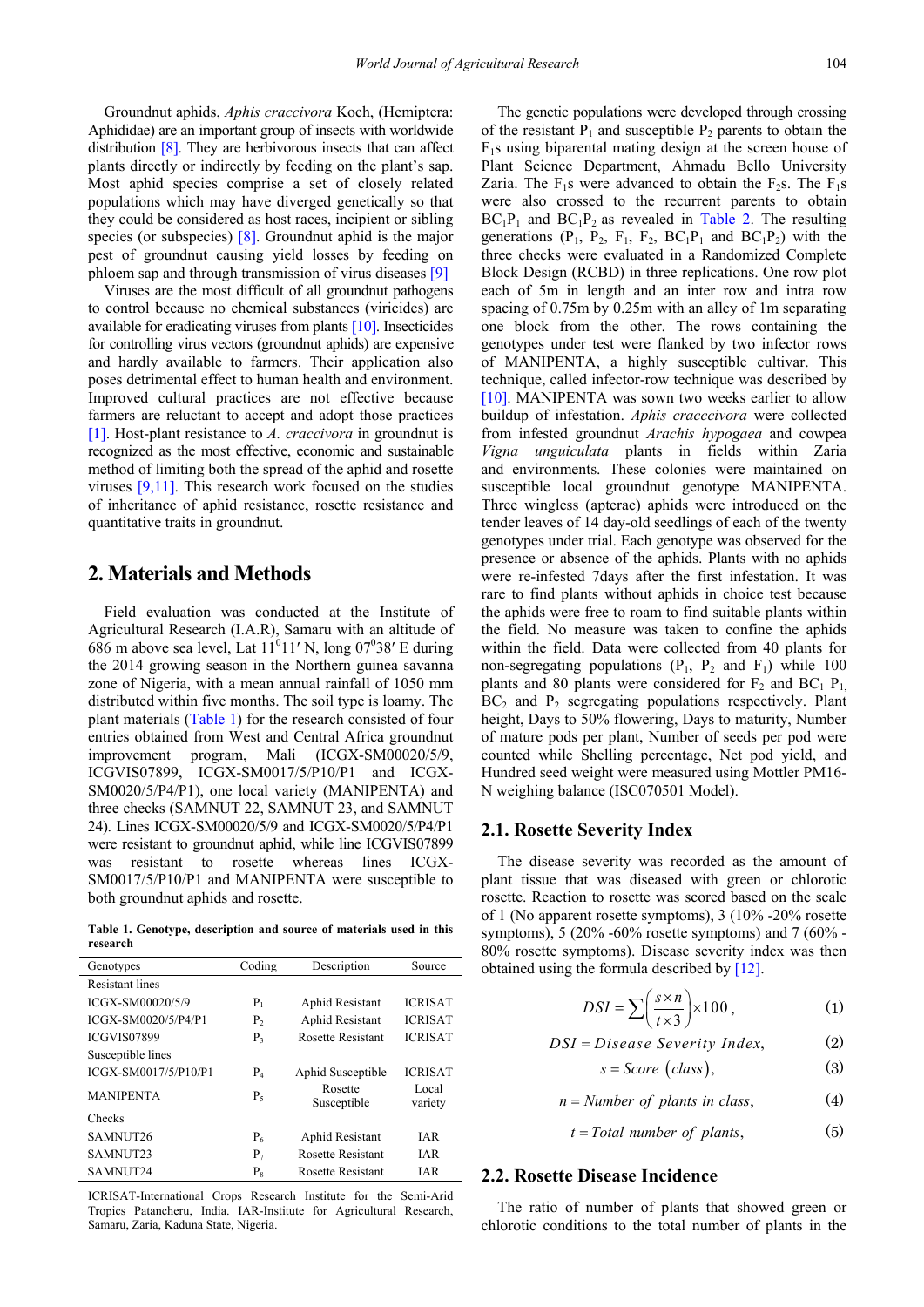row were expressed in percentage. The percent disease incidence was scored based on the scale of Less than 10% (Highly resistance), 11-30% (Resistant), 31-50% (Moderately resistance) and more than 50% (Susceptible) as recommended by ICRISA[T \[1\].](#page-8-0)

### **2.3. Aphid Infestation Index**

Aphid infestation index for each line was calculated by the Formula and scale [\(Table 2](#page-2-0) - [Table 3\)](#page-2-1) developed b[y \[13,14\]](#page-8-11)

$$
DI = \sum \frac{SV \times NA}{4 \times NP} \times 100
$$
 (6)

 $DI = Abhid$  damage index.  $(7)$ 

$$
SV = Scale\ value,\tag{8}
$$

 $NA = Total number of aphids in the category,$  (9)

$$
NP = Total number of plants. \tag{10}
$$

#### **2.4. Statistical Analysis**

Data collected from different genetic populations were subjected to appropriate genetic analysis using (SASQUANT) joint scaling tests, six parameter model, broad sense heritability, narrow sense heritability, genetic advance and effective factors. Joint scaling test of [\[15\]](#page-8-12) was performed to estimate the three-parameter model consisting of mid-parental value (m), dominance (h) and additive (d) gene effects following the weighted least square method proposed by  $[16]$ . Adequacy of threeparameter model was tested using chi-square test for goodness of fit at degrees of freedom. Broad sense heritability and narrow sense heritability were estimated as suggested by [\[17\].](#page-8-14) Expected gain in selection from selecting desirable  $F_2$  plants to generate  $F_3$  populations or from the segregating population to the next generation was computed as per cent of means based on the formula and procedure suggested by [\[18\].](#page-8-15) Effective factors (EF) were estimated using five methods. Method 1  $(EF<sub>1</sub>)$  was proposed by  $[17]$ , method 2 (EF<sub>2</sub>) was proposed by [\[19\],](#page-8-16) methods 3 to 5 were proposed by [\[20\].](#page-8-17) All of the formulas

assume segregating genes are not linked, all the genes have equal effects on characters studied, epistatic effects are absent, dominance effects are absent, and genotype x environment effects are absent [\[17\]](#page-8-14)

#### **2.4.1. Scaling Tests**

Joint scaling test of [\[15\]](#page-8-12) was performed to estimate the three-parameter model consisting of mid-parental value (m), dominance (h) and additive (d) gene effects following the weighted least square method proposed by [\[16\].](#page-8-13) Adequacy of three-parameter model was tested using chisquare test for goodness of fit at degrees of freedom, where n is the number of generation from which the three parameters were estimated.

The information on gene action controlling the inheritance of the characters under study was obtained from six parameters model suggested by [\[21\]](#page-8-18) using the means of the generations  $(P_1, P_2, F_1, F_2, BC_1P_1, BC_1P_2)$  as shown below:

Mean effect = 
$$
m
$$
, (11)

$$
Additive = d,\tag{12}
$$

$$
Domainace = h,\tag{13}
$$

Additive x Additive = 
$$
i
$$
, (14)

*Additive x Dominance = j*, 
$$
(15)
$$

### *Dominance x Dominance* =  $l$ , (16)

$$
m = F_2,\tag{17}
$$

$$
d = \overline{BCP_1} - \overline{BCP_2},\tag{18}
$$

$$
h = 2\overline{BCP_1} + 2\overline{BCP_2} + \overline{F_1} - 4\overline{F_2} - \frac{1}{2}\overline{P_1} - \frac{1}{2}\overline{P_2}, (19)
$$

$$
i = 2\overline{BCP_1} + 2\overline{BCP_2} - \frac{1}{2}\overline{P_1} + \frac{1}{2}\overline{P_2},
$$
 (20)

$$
j = \overline{BCP_1} - \overline{BCP_2} - \frac{1}{2}\overline{P_1} + \frac{1}{2}\overline{P_2},
$$
 (21)

$$
l = \overline{P_1} - \overline{P_2} + \frac{1}{2}\overline{F_1} + 4\overline{F_2} - 4\overline{BCP_1} - 4\overline{BCP_2}.
$$
 (22)

<span id="page-2-0"></span>

| <b>Female Parent</b> | <b>Male Parent</b> |                  | ${\bf F_2}$                                | $BC_1P_1$                     | $BC_1P_2$                     |  |
|----------------------|--------------------|------------------|--------------------------------------------|-------------------------------|-------------------------------|--|
|                      | $P_4$              | $P_1 \times P_4$ | $(P_1 \times P_4) \times (P_1 \times P_4)$ | $(P_1 \times P_4) \times P_1$ | $(P_1 \times P_4) \times P_4$ |  |
| P,                   | $P_4$              | $P_2 \times P_4$ | $(P_2 \times P_4) \times (P_2 \times P_4)$ | $(P_2 \times P_4) \times P_2$ | $(P_2 \times P_4) \times P_4$ |  |
| $P_{2}$              | $P_{5}$            | $P_3 \times P_5$ | $(P_3 \times P_5) \times (P_3 \times P_5)$ | $(P_3 \times P_5) \times P_3$ | $(P_3 \times P_5) \times P_5$ |  |
|                      |                    |                  |                                            |                               |                               |  |

| Table 2. Information of parents, $F_1s$ , $F_2s$ and backcrosses developed |  |  |  |
|----------------------------------------------------------------------------|--|--|--|
|----------------------------------------------------------------------------|--|--|--|

#### **Table 3. Aphid Damage index (D.I) based on four-point scale**

<span id="page-2-1"></span>

| Scores   | symptoms description                                                                                                  | No. of Aphids |
|----------|-----------------------------------------------------------------------------------------------------------------------|---------------|
| $\theta$ | No aphid.                                                                                                             | $\leq 1$      |
| 0.5      | Fewer than 10 a hids per plant, no colony formed.                                                                     | $\leq 10$     |
| 1.0      | Plant appears healthy.                                                                                                | $11 - 100$    |
| 1.5      | Plant appears healthy                                                                                                 | $101 - 150$   |
| 2.0      | Aphids mostly on young leaves, or tender stem, plant appear healthy.                                                  | $151 - 300$   |
| 2.5      | Plants appear healthy.                                                                                                | $301 - 500$   |
| 3.0      | Plants appear healthy, young leaves and tender stems are covered with aphids, leaves appear slightly curly and shiny. | $501 - 800$   |
| 3.5      | Plants appear stunted, leaves appear curled and slightly yellow, no sooty mould and few cast skin.                    | > 800         |
| 4.0      | Plants appear stunted, leaves appear severely curled and yellow and are covered with sooty mould and cast skin.       | > 800         |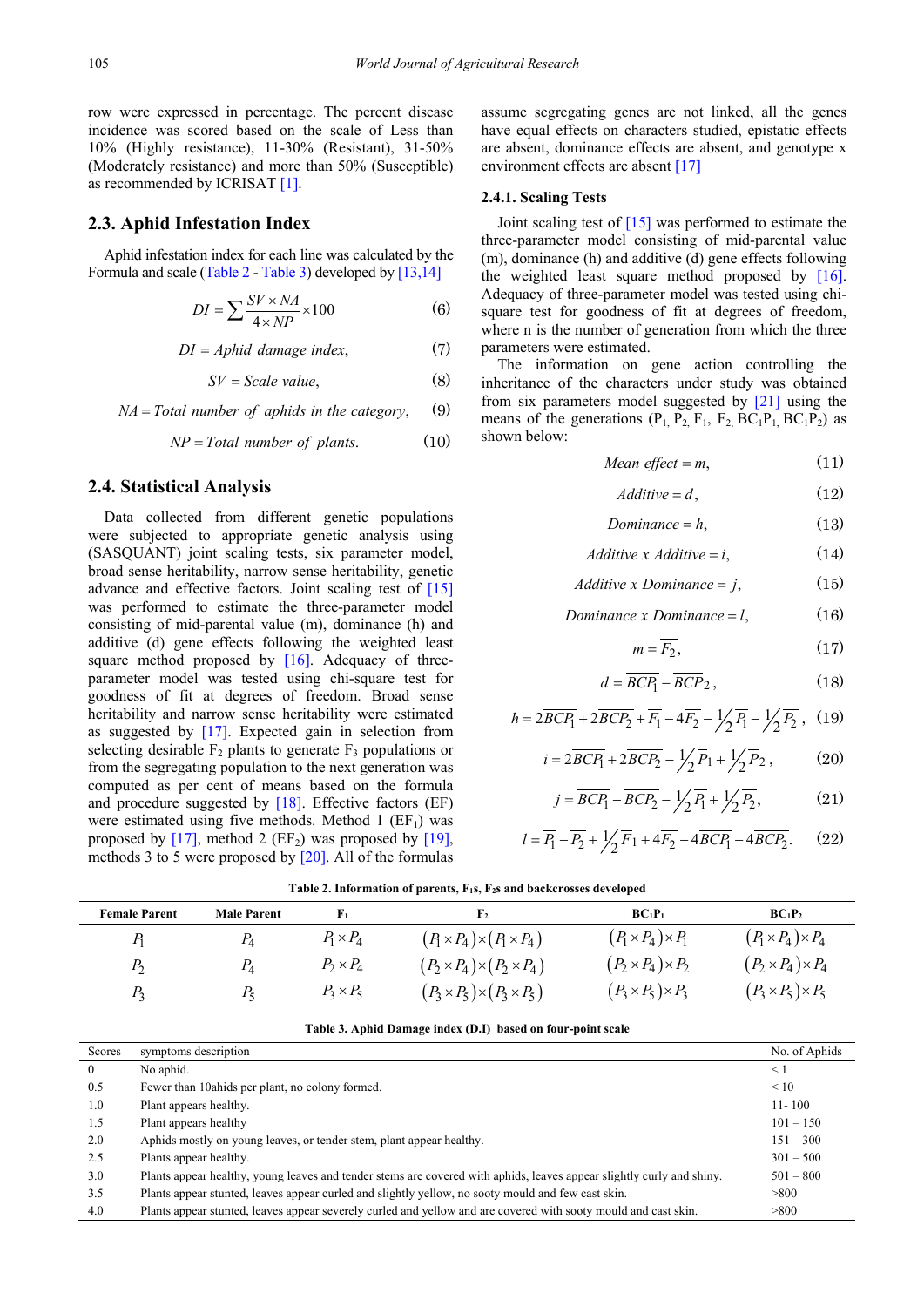The variances of the estimates of gene effects were obtained as follows:

$$
V_m = V(F_2) \tag{23}
$$

$$
V_d = V(BCP_1) + V(BCP_2) \tag{24}
$$

$$
V_h = 4V (BCP_1) + 4V (BCP_2) + V (F_1)
$$
  
+16(F<sub>2</sub>) + 1/2V (P<sub>1</sub>) + 1/2V (P<sub>2</sub>) (25)

$$
V_i = 4V(BCP_1) + 4V(BCP_2) + 16V(F_2),
$$
 (26)

$$
V_j = V(BCP_1) + V(BCP_2) + 1/2V(P_1) + 1/2V(P_2) (27)
$$

$$
V_l = V(P_1) + V(P_2) + 4V(F_1)
$$
  
+16(F<sub>2</sub>) + 16V (BCP<sub>1</sub>) + 16V (BCP<sub>2</sub>). (28)

Standard error was obtained by taking the square root of the respective variances

#### **2.4.2. Heritability**

Broad sense heritability and narrow sense heritability were estimated following the formula suggested by [\[17\]](#page-8-14) using the following relation:

$$
H_b^2 = \frac{\sigma_{F2}^2 - \sigma_E^2}{\sigma_{F2}^2} \times 100,
$$
 (29)

Where,

$$
H_b^2 = broad\ sense\ heritability,\tag{30}
$$

$$
\sigma^2 F_2
$$
 =variance of F<sub>2</sub> population of a set, (31)

$$
\sigma_E^2 = environmental \ variance, \tag{32}
$$

The narrow sense heritability were computed using the formula

$$
H_{(N)} = \frac{\sigma_A^2}{\sigma_{F_2}^2} \times 100,
$$
 (33)

Where,

 $\sigma_A^2$  =additive variance as a component of genetic effect, (34)

$$
\sigma_{F_2}^2
$$
 =variance of the F<sub>2</sub> population of a cross. (35)

Additive variance ( $\sigma_A^2$ ) as a component of genetic effect was computed using the formula

$$
\sigma_A^2 = 2\sigma_F^2 - \left(\sigma_{B1}^2 + \sigma_{B2}^2\right),\tag{36}
$$

Where,

 $\sigma_F^2$  = variance of the F<sub>2</sub> population of a cross, (37)

 $\sigma_{B1}^2$  = variance of backcross to parent 1 population, (38)

 $\sigma_{B2}^2$  = variance of backcross to parent 2 population,(39)

## **2.4.3. Genetic Advance**

Expected gain in selection from selecting desirable  $F_2$ plants to generate  $F_3$  populations or from the segregating population to the next generation would be computed as per cent of means based on the formula and procedure suggested b[y \[18\]](#page-8-15) as:

$$
G_s = k \cdot \sigma^2 F \cdot h^2, \qquad (40)
$$

Where:

 $G_s$  = expectation of genetic advance under selection, (41)

*k*=Standardized selection differential,

at 10% selection intensity=1.755, 
$$
(42)
$$

$$
\sigma^2
$$
<sub>F</sub> =variance of the F<sub>2</sub> population of a cross, (43)

 $h^2$  =narrow sense heritability. (44)

## **2.4.4. Number of Effective Factors**

This is the estimated minimum number of genes controlling the expression of a character. Effective factors (EF) were estimated using five methods. Method 1 ( $EF_1$ ) was proposed by [\[17\],](#page-8-14) method 2 (EF<sub>2</sub>) was proposed by [\[19\],](#page-8-16) methods 3 to 5 were proposed by [\[20\].](#page-8-17)

$$
EF_1 = \frac{(P_2 - P_1)^2 [1.5 - 2h(1 - h)]}{8 \left[ \sigma_{F2}^2 - 0.25 \left( \sigma_{P1}^2 + \sigma_2 \sigma_{F1}^2 \right) \right]},
$$
(45)

where

$$
h = \frac{F_1 - P_1}{P_2 - P_1},\tag{46}
$$

$$
EF_2 = \frac{\left[0.5(P_2 - P_1)\right]^2}{\left[2\sigma_{F2}^2 - \left(\sigma_{B1}^2 + \sigma_{B2}^2\right)\right]},\tag{47}
$$

$$
EF_3 = \frac{\left(P_2 - P_1\right)^2}{8\left[\sigma_{F2}^2 - 0.25\left(\sigma_{P1}^2 + \sigma_{P2}^2 + 2\sigma_{F1}^2\right)\right]},\qquad(48)
$$

$$
EF_4 = \frac{(P_2 - P_1)^2}{8\left[2\sigma_{F2}^2 - \left(\sigma_{B1}^2 + \sigma_{B2}^2\right)\right]},
$$
(49)

$$
EF_5 = \frac{\left(P_2 - P_1\right)^2}{8\left[\sigma_{B1}^2 + \sigma_{B2}^2 - \left(\sigma_{F1}^2 + 0.5\sigma_{P1}^2 + 0.5\sigma_{P2}^2\right)\right]},\tag{50}
$$

Where

$$
P_1 = mean of parent 1 population, \t(51)
$$

P2=mean of parent 2 population. (52)

$$
F1 = \text{mean of first filial generation population}, \quad (53)
$$

$$
\sigma_{P1}^2
$$
 = variance of parent 1 population, (54)

$$
\sigma_{P2}^2
$$
 = variance of parent 2 population, (55)

 $\sigma_{F1}^2$  = variance of first filial generation population, (56)  $\sigma_{F2}^2$  = variance of second filial generation pop., (57)

$$
\sigma_{B1}^2
$$
 = variance of backcross to parent 1 population, (58)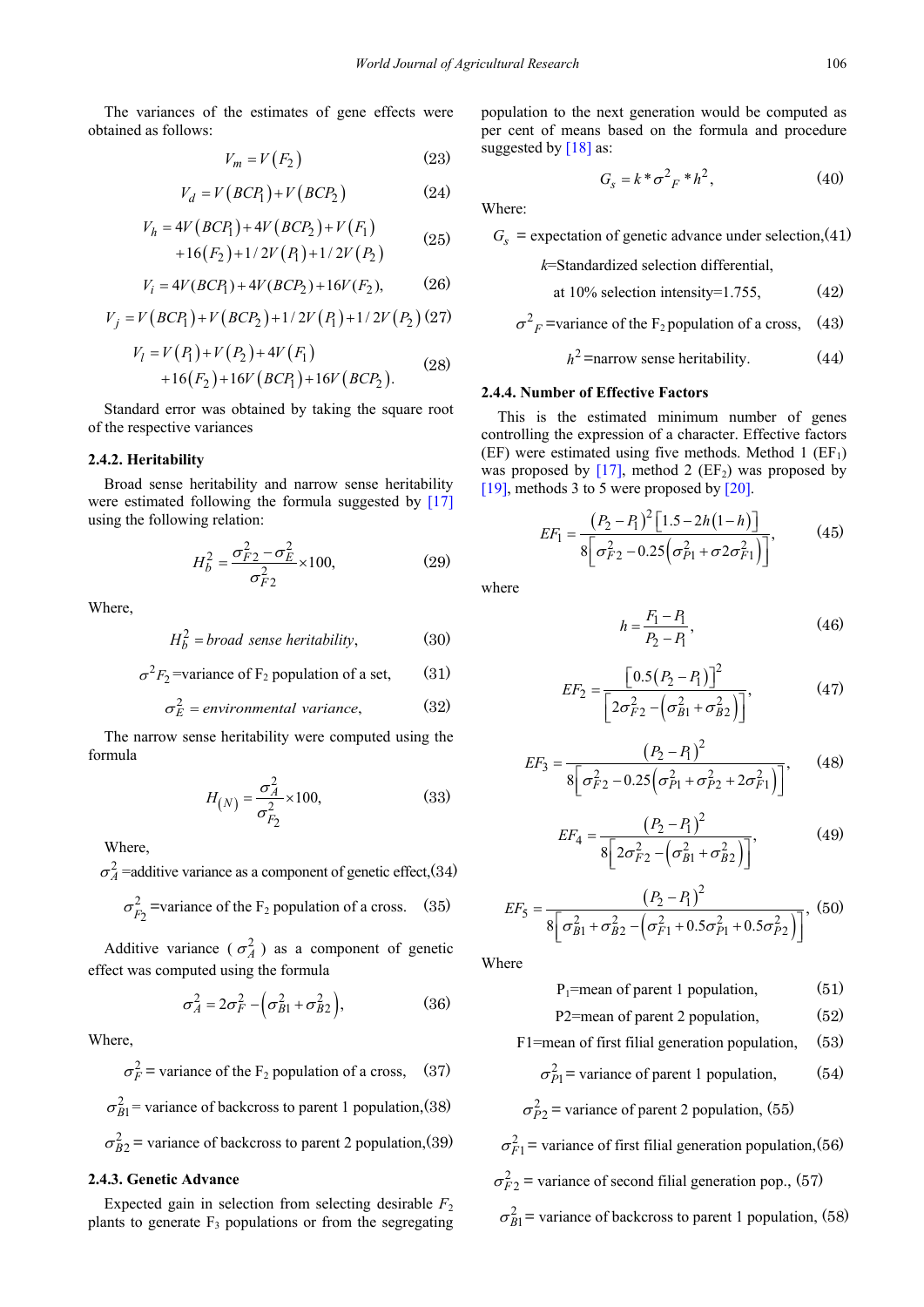$\sigma_{B2}^2$  = variance of backcross to parent 2 population, (59)

All of the formulae assume segregating genes are not linked, all the genes have equal effects on characters studied, epistatic effects are absent, dominance effects are absent, and genotype x environment effects are absent  $[17]$ .

# **3. Results**

The result of the Joint scaling test (three parameter model), six parameter model, broad sense heritability, narrow sense heritability and genetic advance is shown in [Table 4.](#page-5-0)

## **3.1. Gene Effects**

In the present study, determination of mode of inheritance according to generation mean is based, according to [\[22\]](#page-8-19) and [\[23\],](#page-8-20) on parameters, which reflect mutual relationships between homozygous parents and their progenies for a particular quantitative characteristic. The method is in fact based on the existence of connections among mean generation values, which are dependent solely on additive and dominant gene effects. There are several ways to test these relationships as well as the verity of the hypothesis that these relationships depend solely on additive and dominant genes. One of them is [\[15\]](#page-8-12) joint scaling test. The joint scaling test is considered more appropriate than Mather's scaling test for checking the adequacy of the additive-dominant model. The test estimates, the parameters │m│, │d│ and │h│ were obtained from means of the six generations followed by a comparison of the observed generation means with expected values derived from the estimates of the three parameters.

The sum contributions of the six generations for all the eleven characteristics in the three sets of crosses representing chi-square values for three degrees of freedom were significantly different from zero. This implies the inadequacy of the additive-dominant model and indicates that additive and dominant genes do not exclusively control the expression of the studied characteristics but non-allelic interactions were also present.

The six-parameter mode[l \[21\]](#page-8-18) was fitted to establish the presence of effects of the non-allelic interaction on the expression of the studied characteristics. The six parameters were evaluated based on the mean values of the parents,  $F_1$ ,  $F_2$  and reciprocal backcrosses to recurrent parents.

The joint scaling test showed that the estimate of three parameter model was adequate to explain the gene effects controlling days to fifty percent flowering, plant height, number of seeds per plant and shelling percentage in the three sets of groundnut crosses confirming significant additive and dominance gene effects.

Based on the joint scaling test, the three parameter model was inadequate to confirm the gene effects controlling rosette disease incidence, rosette severity index and net pod yield in the three sets of groundnut crosses. Therefore, six parameter model was fitted to estimate gene effects that govern the expression of these characters.

The joint scaling test revealed inadequacy of the three parameter model to explain the gene effects governing the expression of aphid infestation index, matured pods per plant and hundred seed weight in two groundnut sets. It was also deficient in explaining the gene effect governing the manifestation of days to maturity ( $\chi^2=9.2**$ ) in one groundnut set hence, the six parameter model was used to elucidate the type of gene effect responsible for the manifestation of these characters.

In the six parameter model, additive x additive gene effect was significant in ICGX-SM00020/5/9 x ICGX-SM0017/5/P10/P1 for rosette disease incidence and rosette severity index. It was significant in ICGX-SM0017/5/P10/P1xICGX-SM0020/5/P4/P1 for rosette severity index and in ICGVIS07899 x Manipenta for matured pods per plant and net pod yield. Additive x dominance gene effect was significant in ICGX-SM00020/5/9 x ICGX-SM0017/5/P10/P1 for matured pods per plant and net pod yield.

#### **3.2. Broad and Narrow Sense Heritability**

The estimates of heritability and genetic advance for the eleven characters in the three sets of crosses are presented in [Table 4.](#page-5-0) Estimates of heritability of a character that was less than 40% was considered low, 41 to 59% was considered moderate and above 60% high. Similarly, an estimate of genetic advance that was less than 10% was considered low, 11 to 20% moderate and above 20% high.

High broad sense heritability estimates were noted for days to fifty percent flowering (83 to 93%), number of seeds per plant (79 to 88%) in the three groundnut sets of crosses. Broad sense heritability ranged from 0.03 to 56% in plant height. Moderate to high estimates (46 to 69%) were recorded for shelling percentage in two sets. Aphid infestation index, days to maturity and hundred seed weight showed moderate (50 to 54%) broad sense heritability in one out of the three sets of crosses.

High narrow sense heritability (65 to 95%) was exhibited in the three sets of groundnut crosses for rosette disease incidence, rosette severity index, net pod yield, number of seeds per plant and hundred seed weight. Moderate narrow sense heritability (40 to 53%) was recorded for days to fifty percent flowering, aphid infestation index, plant height and shelling percentage while low narrow sense heritability was noticed for days to maturity and matured pods per plant.

#### **3.3. Genetic Advance**

High genetic advance (20.1 to 32.3) was obtained in the three sets of groundnut crosses for rosette disease incidence, plant height, shelling percentage, and hundred seed weight. Moderate to low (15.8 to 21.5) estimate was recorded for days to fifty percent flowering. Moderate values were obtained for rosette severity, days to maturity, matured pods per plant, net pod yield and number of seeds per plant. Aphid infestation index recorded low genetic advance.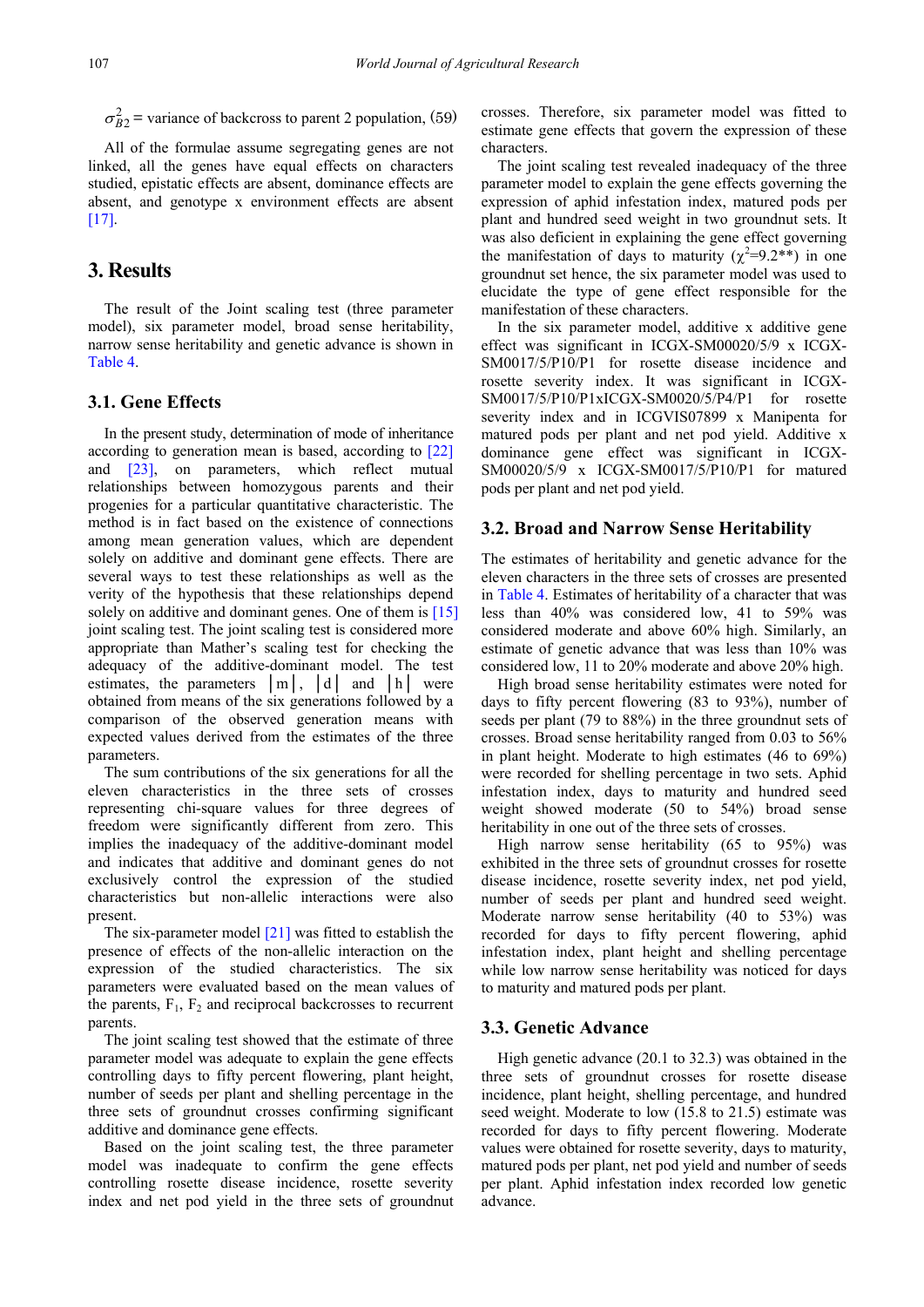| Table 4. The estimates of gene effects, heritability and genetic advance for aphid infestation index, rosette disease incidence, rosette severity |  |  |  |  |  |  |  |
|---------------------------------------------------------------------------------------------------------------------------------------------------|--|--|--|--|--|--|--|
| index and other quantitative characters from the three sets of crosses evaluated at Samaru in 2014                                                |  |  |  |  |  |  |  |
|                                                                                                                                                   |  |  |  |  |  |  |  |

<span id="page-5-0"></span>

| <b>Characters</b> | Days to fifty percent flowering |                                                 |                          |                  | Aphid infestation index $(\% )$ |                   | Rosette disease incidence (%) |                   |                    |  |
|-------------------|---------------------------------|-------------------------------------------------|--------------------------|------------------|---------------------------------|-------------------|-------------------------------|-------------------|--------------------|--|
| <b>Cross</b>      | Cross 1                         | Cross 2                                         | Cross 3                  | Cross 1          | Cross 2                         | Cross 3           | Cross 1                       | Cross 2           | Cross 3            |  |
|                   |                                 | Gene effects estimated from joint scaling test  |                          |                  |                                 |                   |                               |                   |                    |  |
| M                 | $4.20 \pm 2.8$ **               | $39.6 \pm 1.7**$                                | $34.8 \pm 1.6$ **        | $7.2 \pm 3.9$    | $2.9 \pm 1.1$                   | $17.3 \pm 17.1$   | $25.4\pm 6.1**$               | $13.5 \pm 4.7$ ** | $43.6 \pm 15.8$ ** |  |
| D                 | $-2.7 \pm 1.4$                  | $-1.3 \pm 0.8$                                  | $0.9 \pm 0.8$            | $0.8 \pm 1.9$    | $-1.5 \pm 0.6$ **               | $25.8 \pm 8.4**$  | $5.1 \pm 3.0$                 | $-3.5 \pm 2.3$    | $17.2 \pm 7.7$     |  |
| $\mathbf H$       | $-6.9 \pm 3.1$                  | $-0.4 \pm 1.8$                                  | $1.6 \pm 1.8$            | $-2.2\pm4.3$     | $-1.5 \pm 1.2$                  | $-40.1 \pm 19.0*$ | $2.0 \pm 7.1$                 | $15.4 \pm 5.2$ ** | $7.7 \pm 17.9$     |  |
| $\chi^2$          | 1.7                             | 0.6                                             | 1.9                      | $12.7**$         | 0.01                            | $186.9**$         | $26.1**$                      | $29.2**$          | 44.5**             |  |
|                   |                                 | Gene effects estimated from six parameter model |                          |                  |                                 |                   |                               |                   |                    |  |
| M                 |                                 |                                                 |                          | $-14.2 \pm 16.5$ | $0.2 \pm 5.1$                   | $24.8 \pm 77.6$   | $-35.7 \pm 19.2$              | $-31.4 \pm 16.1$  | $-199 \pm 76.9$    |  |
| D                 |                                 |                                                 |                          | $-0.1 \pm 1.9$   | $-1.5 \pm 0.6$                  | $28.3 \pm 9.4**$  | $5.9 \pm 2.1$                 | $-4.4\pm2.1$      | $19.9 \pm 8.6$     |  |
| $\mathbf H$       |                                 |                                                 |                          | $53.3 \pm 41.8$  | $3.4 \pm 13.0$                  | $-92.3 \pm 196.4$ | $122.6 \pm 46.8$              | $124.2 \pm 43.9$  | $164.0 \pm 187.0$  |  |
| L                 |                                 | -                                               |                          | $21.3 \pm 16.0$  | $2.8\pm4.9$                     | $-5.8 \pm 75.0$   | $62.0 \pm 18.7$ **            | $45.0 \pm 17.6$   | $62.4 \pm 74.8$    |  |
| J.                |                                 | $\overline{\phantom{a}}$                        | $\overline{\phantom{a}}$ | $18.2 \pm 12.2$  | $-0.7 \pm 3.8$                  | $-52.8 \pm 57.5$  | $-20.4 \pm 12.8$              | $14.8 \pm 12.0$   | $-46.4 \pm 50.9$   |  |
| L                 |                                 |                                                 |                          | $-34.9 \pm 27.6$ | $-1.5\pm8.6$                    | $57.8 \pm 129.6$  | $-49.7 \pm 30.3$              | $-64.3 \pm 28.2$  | $-94.4 \pm 120.5$  |  |
| H%                | 91                              | 83                                              | 93                       | $0.0^x$          | 50                              | $0.0^x$           | $0.0^x$                       | $0.0^x$           | $0.0^x$            |  |
| $h\%$             | 53                              | 40                                              | 46                       | 47               | 51                              | 48                | 74                            | 65                | 69                 |  |
| <b>GA</b>         | 21.5                            | 15.8                                            | 18.6                     | 4.9              | 6.3                             | 5.6               | 32.3                          | 26.6              | 29.5               |  |

| <b>Characters</b> | Rosette severity index $(\% )$                  |                     |                    |                   | Plant height (cm) |                   | Days to maturity    |                    |                     |  |
|-------------------|-------------------------------------------------|---------------------|--------------------|-------------------|-------------------|-------------------|---------------------|--------------------|---------------------|--|
| <b>Cross</b>      | Cross 1                                         | Cross 2             | Cross 3            | Cross 1           | Cross 2           | Cross 3           | Cross 1             | Cross 2            | Cross 3             |  |
|                   | Gene effects estimated from joint scaling test  |                     |                    |                   |                   |                   |                     |                    |                     |  |
| M                 | $38.2 \pm 13.2$ **                              | $15.5 \pm 11.1$     | $42.7 \pm 19.5^*$  | $35.3 \pm 3.5$ ** | $38.2 \pm 3.1$ ** | $32.0 \pm 3.0$ ** | $105.4\pm4.1**$     | $110.7\pm4.2**$    | $101.8 \pm 4.7**$   |  |
| D                 | $3.7\pm 6.3$                                    | $-6.7 \pm 5.2$      | $21.9+9.3$         | $-0.8 \pm 1.8$    | $2.7 \pm 1.6$     | $-1.6 \pm 1.5$    | $-6.7 \pm 2.0*$     | $-2.6\pm2.1$       | $3.4 \pm 2.3$       |  |
| $\mathbf H$       | $-0.7\pm1.5.3$                                  | $27.7 \pm 12.6*$    | $22.3 \pm 22.4$    | $-0.8 \pm 3.9$    | $-2.5 \pm 3.4$    | $7.3 \pm 3.3$     | $-7.0\pm4.4$        | $-6.4\pm4.5$       | $-2.3 \pm 5.0$      |  |
| $\chi^2$          | $342.6**$                                       | $480.7**$           | $554.2**$          | 3.2               | 3.3               | 0.1               | 4.1                 | 4.5                | $9.2**$             |  |
|                   | Gene effects estimated from six parameter model |                     |                    |                   |                   |                   |                     |                    |                     |  |
| M                 | $-100.6\pm 40.5$                                | $-95.3 \pm 34.7$ ** | $-94.3 \pm 78.3$   |                   |                   |                   | $106.8 \pm 11.5$ ** | $86.6 \pm 17.2$ ** | $130.7 \pm 17.9$ ** |  |
| D                 | $5.1 \pm 4.8$                                   | $-8.9 \pm 4.2$      | $25.1 \pm 9.4$     | ۰                 |                   | ۰                 | $-6.8 \pm 1.4**$    | $-3.7\pm2.1$       | $4.8 \pm 2.2*$      |  |
| H                 | $316.8 \pm 102.8$ **                            | $291.7 \pm 87.7$ ** | 376.9±197.7        |                   |                   | ٠                 | $-37.4 \pm 28.8$    | $57.4 \pm 42.4$    | $-81.0 \pm 44.5$    |  |
|                   | 139.5±39.1**                                    | $111.0\pm33.4**$    | $134.7 \pm 75.5$   | ۰                 |                   |                   | $0.7 \pm 11.2$      | $23.6 \pm 16.6$    | $-28.2 \pm 17.4$    |  |
|                   | $-33.8 \pm 30.0$                                | $35.2 \pm 25.6$     | $-60.7 \pm 57.6$   | ۰                 |                   |                   | $3.6 \pm 8.3$       | $16.9 \pm 12.1$    | $-22.4 \pm 12.7$    |  |
| L                 | $-1634.0\pm 69.4$                               | $-148.0 \pm 59.1$   | $-223.9 \pm 133.0$ |                   |                   |                   | $38.2 \pm 18.7$     | $-41.5 \pm 27.4$   | $52.5 \pm 28.8$     |  |
| H%                | $0.0^x$                                         | $0.0^x$             | $0.0^{\mathrm{x}}$ | 0.03              | 18                | 56                | 54                  | $0.0^x$            | $0.0^{\mathrm{x}}$  |  |
| $h\%$             | 94                                              | 95                  | 93                 | 52                | 49                | 49                | 29                  | 33                 | 31                  |  |
| <b>GA</b>         | 14.3                                            | 15.3                | 14.8               | 20.7              | 20.1              | 20.4              | 10.1                | 12.2               | 11.2                |  |

| <b>Characters</b> | Number of mature pods per plant                 |                  |                     |                     | Net pod yield      |                    | Number of seeds per plant |                          |                   |  |
|-------------------|-------------------------------------------------|------------------|---------------------|---------------------|--------------------|--------------------|---------------------------|--------------------------|-------------------|--|
| <b>Cross</b>      | Cross 1                                         | Cross 2          | Cross 3             | Cross 1             | Cross 2<br>Cross 3 |                    | Cross 1                   | Cross 2                  | Cross 3           |  |
|                   | Gene effects estimated from joint scaling test  |                  |                     |                     |                    |                    |                           |                          |                   |  |
| M                 | $14.6 \pm 5.4$                                  | $150\pm4.4**$    | $24.5 \pm 7.4*$     | $7.6{\pm}4.2$       | $14.1 \pm 3.8$ **  | $16.1 \pm 1.4**$   | $14.6 \pm 1.4**$          | $16.5 \pm 1.1**$         | $17.1 \pm 1.0**$  |  |
| D                 | $111.0\pm2.6**$                                 | $6.3 \pm 2.1$ ** | $-5.8 \pm 3.6$      | $1.9 \pm 2.2$       | $3.03 \pm 1.90$    | $-5.4 \pm 3.0$     | $-0.1 \pm 0.7$            | $0.9 \pm 0.6$            | $-1.3 \pm 0.5$ ** |  |
| Н                 | $5.7\pm 6.0$                                    | $8.7 \pm 5.0$    | $-12.8 \pm 8.3$     | $10.3 \pm 4.9*$     | $11.0+4.3$         | $-9.9 \pm 6.4$     | $1.4 \pm 1.6$             | $-1.1 \pm 1.2$           | $-0.4 \pm 1.2$    |  |
| $\chi^2$          | $14.9**$                                        | 5.1              | $24.9**$            | $18.4**$            | $8.7*$             | $15.6**$           | 0.3                       | 0.8                      | 0.2               |  |
|                   | Gene effects estimated from six parameter model |                  |                     |                     |                    |                    |                           |                          |                   |  |
| M                 | $40.0 \pm 16.2$                                 | $11.9 \pm 19.1$  | $-65.6 \pm 26.2$    | $30.2 \pm 12.1$     | $17.7 \pm 15.5$    | $-42.5 \pm 20.2$   |                           |                          |                   |  |
| D                 | $12.4 \pm 1.7**$                                | $7.0 \pm 3.4$ ** | $-6.2 \pm 2.9*$     | $4.0 \pm 1.6$       | $4.1 \pm 2.0$      | $-5.2 \pm 2.7$     |                           | $\overline{\phantom{a}}$ |                   |  |
| $\mathbf H$       | $-32.0 \pm 41.2$                                | $33.9 \pm 48.4$  | $212.2 \pm 66.5$ ** | $-30.1 \pm 29.6$    | $14.0 \pm 37.7$    | $128.7\pm48.6$     |                           | $\blacksquare$           |                   |  |
|                   | $-26.8 \pm 15.8$                                | $1.9 \pm 18.6$   | $90.0 \pm 25.5$ **  | $-23.5 \pm 11.7$    | $-4.4 \pm 15.0$    | $58.6 \pm 19.5$ ** |                           |                          |                   |  |
|                   | $-36.8 \pm 12.0$ **                             | $17.3 \pm 14.0$  | $12.5 \pm 19.3$     | $-28.00 \pm 8.2$ ** | $-12.9 \pm 10.4$   | $-1.6 \pm 13.3$    |                           |                          |                   |  |
| L                 | $2.1 \pm 27.1$                                  | $-29.1 \pm 31.8$ | $-134.5\pm43.6*$    | $12.2 \pm 19.3$     | $-11.1 \pm 24.5$   | $-79.7 \pm 31.2$   |                           |                          |                   |  |
| H%                | $0.0^x$                                         | $0.0^x$          | $0.0^x$             | $0.0^x$             | $0.0^x$            | $0.0^x$            | 79                        | 88                       | 86                |  |
| $h\%$             | 30                                              | 35               | 33                  | 89                  | 87                 | 74                 | 75                        | 71                       | 85                |  |
| <b>GA</b>         | 9.9                                             | 12.1             | 11.0                | 15.3                | 16.1               | 15.7               | 17.5                      | 16.1                     | 15.7              |  |

| <b>Characters</b> | Shelling percentage $(\% )$ |                                                   |                  |                    | Hundred seed weight (g) |                    |  |
|-------------------|-----------------------------|---------------------------------------------------|------------------|--------------------|-------------------------|--------------------|--|
| <b>Cross</b>      | Cross 1                     | Cross 2                                           | Cross 3          | Cross 1            | Cross 2                 | Cross 3            |  |
|                   |                             | Gene effects estimated from three parameter model |                  |                    |                         |                    |  |
| M                 | $72.6 \pm 2.4$ **           | $70.8 \pm 3.4$ **                                 | $73.9 \pm 3.4**$ | $40.8 \pm 4.5$ **  | $56.6 \pm 5.3$ **       | $39.1 \pm 2.2$ **  |  |
| D                 | $2.2 \pm 1.2$               | $0.9 \pm 2.1$                                     | $-2.9 \pm 1.6$   | $-14.3 \pm 2.0$ ** | $-6.5 \pm 2.5$          | $-3.1 \pm 1.0$ **  |  |
| H                 | $-1.1\pm2.6$                | $-2.8+4.8$                                        | $-8.9 \pm 3.7$   | $4.2 \pm 6.0$      | $-1.5 \pm 7.0$          | $-18.1 \pm 3.2$ ** |  |
| $\chi^2$          | 1.8                         | 1.9                                               | 3.4              | $18.8**$           | $24.5**$                | 2.5                |  |
|                   |                             | Gene effects estimated from six parameter model   |                  |                    |                         |                    |  |
| M                 |                             |                                                   |                  | $79.6 \pm 23.7$ ** | $52.3 \pm 23.6^*$       | $9.8 \pm 11.4$     |  |
| D                 |                             |                                                   | $\sim$           | $-14.4 \pm 1.9$ ** | $-7.2 \pm 2.0$ **       | $-3.0 \pm 0.8$ **  |  |
| $\mathbf H$       |                             |                                                   | $\sim$           | $-113.7\pm 64.2$   | $-31.3 \pm 63.6$        | $50.8 \pm 32.1$    |  |
| 1                 |                             |                                                   |                  | $-35.3 \pm 23.4$   | $5.6 \pm 23.3$          | $29.6 \pm 11.3$    |  |
| J                 |                             |                                                   |                  | $3.3 \pm 19.5$     | $11.0 \pm 19.3$         | $-11.4 \pm 10.1$   |  |
| L                 |                             |                                                   |                  | $93.3 \pm 43.9$    | $54.9 \pm 43.5$         | $-31.2 \pm 22.5$   |  |
| H%                | 69                          | $0.0^{\mathrm{x}}$                                | 46               | $0.0^x$            | $0.0^x$                 | 20                 |  |
| $h\%$             | 51                          | 47                                                | 53               | 62                 | 68                      | 72                 |  |
| <b>GA</b>         | 25.3                        | 23.0                                              | 24.1             | 21.6               | 25.5                    | 23.5               |  |

Cross 1=ICGX-SM00020/5/9xICGX-SM0017/5/P10/P1, Cross 2=ICGX-SM0017/5/P10/P1xICGX-SM0020/5/P4/P1, Cross 3=ICGVIS07899xManipenta. Estimate of gene effects were significantly different from zero at 0.05(\*) and 0.01(\*\*) probability level. m=mean effect, d=additive gene effect, h=dominance gene effect, i=additive x additive gene effect, j=additive x dominance gene effect, l=dominance x dominance gene effect,  $χ^2$ =chi square, H=broad sense heritability, h=narrow sense heritability, GA=genetic advance, (x) value assumed to be zero due to negative estimate.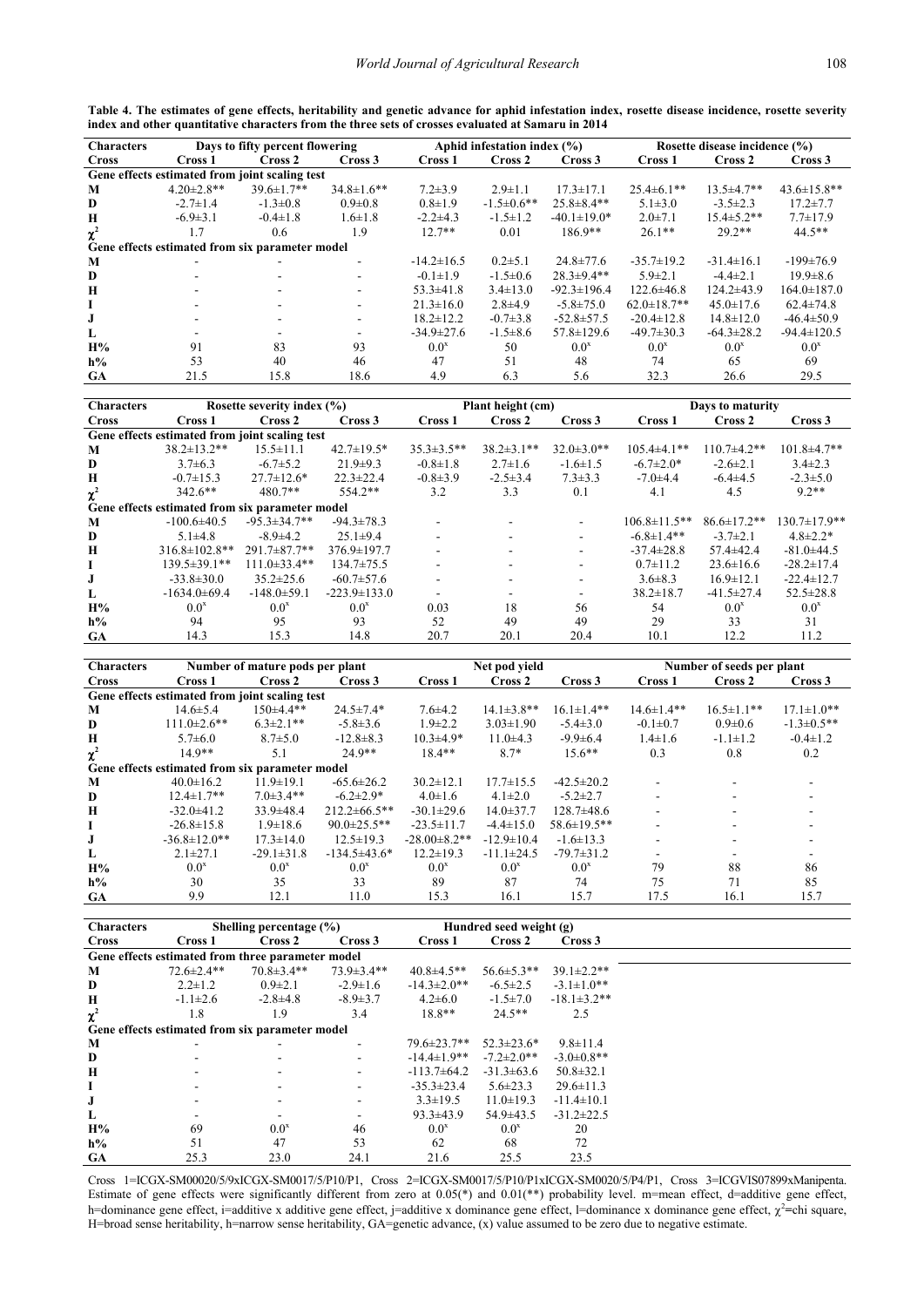<span id="page-6-0"></span>

| S/No.                   | Character(s)                    | <b>Cross</b>   | EF1      | EF <sub>2</sub> | EF3      | EF4     | EF5      | Mean     |
|-------------------------|---------------------------------|----------------|----------|-----------------|----------|---------|----------|----------|
| $\mathbf{1}$            | Days to fifty percent flowering | C1             | 2.30     | 2.01            | 0.44     | 0.50    | 0.39     | 1.13     |
|                         |                                 | C <sub>2</sub> | 0.25     | 0.50            | 0.09     | 0.13    | 0.07     | 0.21     |
|                         |                                 | C <sub>3</sub> | 0.05     | 0.26            | 0.05     | 0.06    | 0.04     | 0.09     |
| $\boldsymbol{2}$        | Aphid infestation index (%)     | C1             | $-2.47$  | 0.00            | 0.00     | 0.00    | 0.00     | $-0.49$  |
|                         |                                 | C <sub>2</sub> | 0.34     | 1.22            | 0.24     | 0.30    | 0.20     | 0.46     |
|                         |                                 | C <sub>3</sub> | 0.56     | 2.97            | 0.55     | 0.74    | 0.44     | 1.05     |
| 3                       | Rosette disease incidence (%)   | C1             | 3.97     | 4.05            | 1.20     | 1.01    | 1.48     | 2.34     |
|                         |                                 | C <sub>2</sub> | 0.76     | 2.61            | 0.74     | 0.65    | 0.85     | 1.12     |
|                         |                                 | C <sub>3</sub> | 4.04     | 0.07            | $0.02\,$ | 0.02    | 0.02     | 0.83     |
| $\overline{\mathbf{4}}$ | Rosette severity index (%)      | C1             | 19.59    | 9.15            | 2.82     | 2.29    | 3.69     | 7.51     |
|                         |                                 | C <sub>2</sub> | 4.96     | 15.47           | 4.88     | 3.87    | 6.60     | 7.15     |
|                         |                                 | C <sub>3</sub> | 18.43    | 1.02            | 0.32     | 0.26    | 0.42     | 4.09     |
| 5                       | Plant height (cm)               | C1             | 0.03     | 0.06            | $0.02\,$ | 0.02    | $0.02\,$ | 0.03     |
|                         |                                 | C <sub>2</sub> | 0.58     | 1.88            | 0.42     | 0.47    | 0.38     | 0.75     |
|                         |                                 | C <sub>3</sub> | 1.52     | 0.39            | 0.09     | 0.10    | 0.09     | 0.44     |
| 6                       | Days to maturity                | C1             | 4.46     | 16.22           | 2.19     | 4.06    | 1.50     | 5.69     |
|                         |                                 | C <sub>2</sub> | 1.19     | 3.88            | 0.62     | 0.97    | 0.45     | 1.42     |
|                         |                                 | C <sub>3</sub> | 1.10     | 7.36            | 1.08     | 1.84    | 0.77     | 2.43     |
| $\overline{7}$          | No of matured pods per plant    | C1             | $-12.50$ | $-20.50$        | $-8.93$  | $-5.12$ | $-34.84$ | $-16.38$ |
|                         |                                 | C <sub>2</sub> | 3.15     | 14.23           | 1.95     | 3.56    | 1.34     | 4.85     |
|                         |                                 | C3             | 7.87     | 12.35           | 1.56     | 3.09    | 1.05     | 5.18     |
| 8                       | Net pod yield $(g)$             | C1             | 6.59     | 3.76            | 1.37     | 0.94    | 2.50     | 3.03     |
|                         |                                 | C <sub>2</sub> | 4.19     | 3.38            | 1.23     | 0.85    | 2.26     | 2.38     |
|                         |                                 | C <sub>3</sub> | 10.29    | 5.82            | 2.12     | 1.46    | 3.87     | 4.71     |
| 9                       | Number of seeds per plant       | C1             | 0.24     | $0.01\,$        | 0.00     | 0.00    | 0.00     | 0.05     |
|                         |                                 | C <sub>2</sub> | 0.10     | 0.27            | 0.09     | 0.07    | 0.12     | 0.13     |
|                         |                                 | C <sub>3</sub> | 0.16     | 0.49            | 0.16     | 0.12    | 0.22     | 0.23     |
| 10                      | <b>Shelling percentage</b>      | C1             | 0.30     | 0.88            | 0.20     | 0.22    | 0.19     | 0.36     |
|                         |                                 | C <sub>2</sub> | 0.60     | 0.55            | 0.12     | 0.14    | 0.10     | 0.30     |
|                         |                                 | C <sub>3</sub> | 0.96     | 1.16            | 0.26     | 0.29    | 0.23     | 0.58     |
| 11                      | Hundred seed weight (g)         | C1             | 5.94     | 32.77           | 5.91     | 8.19    | 4.63     | 11.49    |
|                         |                                 | C <sub>2</sub> | 2.12     | 6.67            | 1.34     | 1.67    | 1.11     | 2.58     |
|                         |                                 | C <sub>3</sub> | 2.31     | 1.19            | 0.23     | 0.30    | 0.19     | 0.84     |

**Table 5. Estimates of effective factors (EF) for aphid, rosette and other quantitative characters from the three sets of crosses evaluated at Samaru in 2014**

EF1=Effective Factors (Wright,1968), EF2=Effective Factors (Mather and Jinks 1981), EF2 to EF3=Effective factors (Lande, 1981), C1=ICGX-SM00020/5/9xICGX-SM0017/5/P10/P1, C2=ICGX-SM0017/5/P10/P1xICGX-SM0020/5/P4/P1, C3=ICGVIS07899xManipenta

## **3.4. Estimates of Number of Effective Factors**

Estimates of the minimum number of genes (effective factors) controlling the eleven characters obtained using the five methods are presented in [Table 5](#page-6-0) estimates over all the three sets of crosses ranged from 0.05 to 2.30 for days to fifty percent flowering, from -2.47 to 2.97 for aphid infestation index, from 0.02 to 4.05 for rosette disease incidence and from 0.26 to 18.43 for rosette severity index. It ranges from 0.02 to 1.88 for plant height, from 0.62 to 16.22 for days to maturity and from -34.84 to 14.23 for number of matured pods per plant. The estimate for net pod yield ranged from 0.85 to 10.29, for number of seeds per plant it ranged from 0.00 to 0.49, for shelling percentage it ranged from 0.10 to 1.16 and for hundred seed weight it ranged from 0.23 to 32.77.

Mean estimates of the minimum number of genes for each set of cross ranged from 0.09 to 1.13 for days to fifty percent flowering, from -0.49 to 1.05 for aphid infestation index, from 0.83 to 2.34 for rosette disease incidence and from 4.09 to 7.51 for rosette severity index. The mean estimate for plant height ranges from 0.03 to 0.75, for days to maturity it ranged from 1.42 to 5.69, for number of matured pods per plant it ranged from -16.38 to 5.18

and for net pod yield it ranged from 2.38 to 4.71. It ranged from 0.05 to 0.23 for number of seeds per plant, from 0.30 to 0.58 for shelling percentage and from 0.84 to 11.49 for hundred seed weight.

## **4. Discussion**

The results of joint scaling test indicated that the three parameter model was adequate to explain variations observed in the inheritance of days to fifty percent flowering, plant height, number of seeds per plant and shelling percentage in the three sets of groundnut crosses studied. The estimates for the gene effects revealed that both the additive and dominance gene effects contributed significantly to the inheritance of the characters studied. This finding is explicit from the chi-square analysis which showed insignificance in the three sets tested. However, the three parameter model was inadequate to explain the variations observed in the inheritance of rosette disease incidence, rosette severity index and net pod yield in the groundnut three sets; rosette disease incidence, rosette severity index and net pod yield in two groundnut sets and days to maturity in one groundnut set. To improve these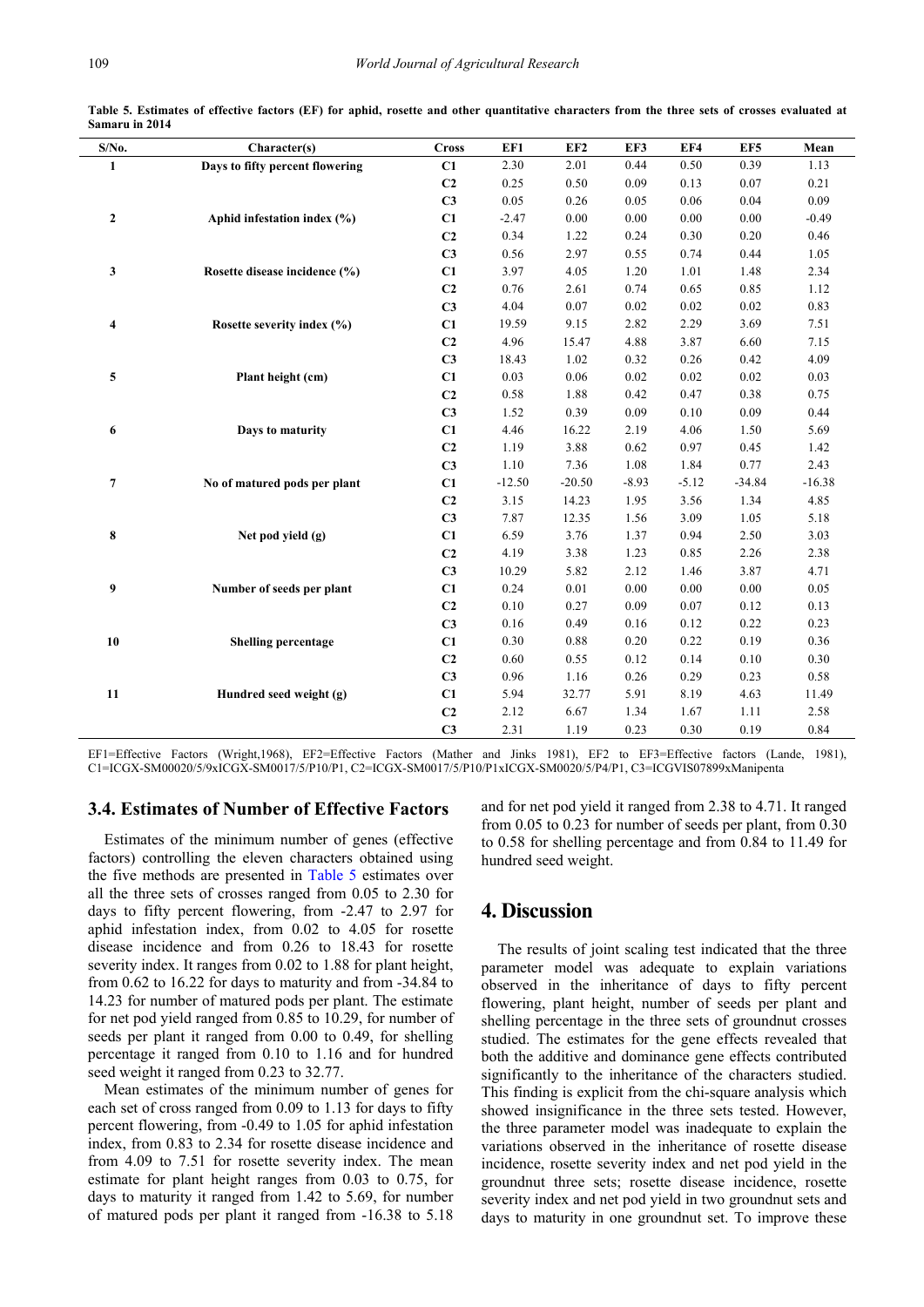characters, selection in the early generations will be desirable. Six parameter model was used to establish the presence of the effects of the non-allelic interaction on the expression of the studied characteristics. Non allelic gene interactions were significant for number of matured pods per plant, net pod yield, rosette severity index and rosette disease incidence. Selection in the early generations will be ineffective and so must be delayed till later generations.

With the exception of days to fifty percent flowering, plant height, number of seeds per plant and shelling percentage the directions of dominance (h) and dominance x dominance (l) for all the characters studied were in opposite directions i.e. when h is positive, l is negative and vice versa. This suggests duplicate type of gene interaction.

Heritability estimate gives information on transmissibility of the quantitative characters and are important for effective breeding strategy. The magnitude of the heritability is used to predict the behavior of succeeding generations through the use of appropriate selection criteria to access the level of genetic improvement. Genetic advance on the other hand provides explicit information and precise view of segregating generations for selection. High heritability along with high genetic advance confirms the scope of selection in developing new genotypes with desirable characteristics.

The moderate to high broad sense heritability estimates obtained from days to fifty percent flowering, number of seeds per plant, plant height and shelling percentage indicate that the genotypic variances were higher than the phenotypic variances. The genetic variation was large due to major genes controlling the characters which can easily be inherited thus selection would be effective in the desired direction for each of the characters in the groundnut sets of crosses tested [\[24\].](#page-8-21)

The moderate to high narrow sense heritability that was exhibited in all the characters except days to maturity and matured pods per plant indicate the preponderance of additive gene effect in the three sets of groundnut crosses studied. The variation shown in the heritability estimates may also be due to the fact that only one environment was used thus the genotype x environment estimates was not obtained. This had been reported to cause bias in the estimate of heritability [\[25\].](#page-8-22) However, the high heritability values indicated that the characters studied were highly transmissible and selection can be done to improve these characters.

Similarly, the characters studied showed moderate to high genetic advance except for aphid infestation index. According to [\[26\],](#page-8-23) characters with high heritability accompanied with high genetic advance also result in better genetic gain through selection.

Wide ranges obtained for number of effective factors could be as a result of the failure to meet some of the under lying assumptions of the five methods. The presence of dominant genes as can be deduced from the adequacy of the three parameter model in the joint scaling test for days to fifty percent flowering, plant height, number of seeds per plant and shelling percentage rendered the estimates of the number of effective factors less reliable. The presence of epistasis as can be deduced from the six parameter model for rosette disease incidence, rosette severity index, matured pods per plant and net pod yield rendered the estimates of number of effective factors less reliable. Secondly, genes may be inherited in blocks of DNA segregates and may be estimated as though they are inherited as single strands of DNA. However, based on the present study mean estimates of number of effective factors showed that approximately one gene controls the expression of days to fifty percent flowering and plant height in ICGX-SM00020/5/9xICGX-SM0017/5/P10/P1, aphid infestation index and shelling percentage in ICGVIS07899xManipenta. An approximate of two genes controls the expression of rosette disease incidence in ICGX-SM00020/5/9xICGX-SM0017/5/P10/P1. These suggest that few genes were responsible for the manifestation of these characters hence, the evidence of monogenic and oligogenic inheritance. This result was in concordance with [\[27\]](#page-8-24) who showed that resistance to aphid vectors is controlled by a single recessive gene while resistance to groundnut rosette virus is controlled by two recessive genes [\[28\].](#page-8-25) The expression of number of matured pods per plant and net pod yield in ICGVIS07899xManipenta were controlled by about five genes. Days to maturity, rosette severity index and hundred seed weight in ICGX-SM00020/5/9xICGX-SM0017/5/P10/P1 were controlled by about six, eight and eleven genes respectively. These suggest that many genes were responsible for the manifestation of these characters hence, the evidence of polygenic inheritance.

# **5. Conclusions**

In conclusion, in the set of crosses where non allelic interaction was significant with high narrow-sense heritability as obtained for rosette disease incidence  $(i=62.0\pm18.7**)$ , h<sup>2</sup>=74% in ICGX-SM00020/5/9xICGX-SM0017/5/P10/P1), rosette severity index  $(i=139.5\pm39.1**, h^2=94\%$  and  $111.0\pm33.4**$ ,  $h^2=95\%$  in ICGX-SM00020/5/9xICGX-SM0017/5/P10/P1 and ICGX-SM0017/5/P10/P1xICGX-SM0020/5/P4/P1), number of matured pods per plant  $(i=90.0 \pm 25.5**, h^2=33\%$  in ICGVIS07899xManipenta,  $j=36.8\pm12.0**$ ,  $h^2=30$  % in ICGX-SM00020/5/9xICGX-SM0017/5/P10/P1, l=-134.5 $\pm$ 43.6 $*$ , h<sup>2</sup>=33% in ICGVIS07899 x Manipenta) and net pod yield  $(i=58.6 \pm 19.5**, h^2=74\%$ in ICGVIS07899xManipenta,  $j=28.00\pm8.2**$ ,  $h^2=89\%$ in ICGX-SM00020/5/9xICGX-SM0017/5/P10/P1), it is possible to expect advance for these characters in further segregation generations. Crosses where non allelic interaction was not significant to explain all variation in generation means along with low heritability imply more complex nature of inheritance and/or influence of the environment on the expression of these characters. The number of effective factors revealed that days to fifty percent flowering, aphid infestation index, plant height, number of seeds per plant and shelling percentage were controlled by mono genes. Rosette disease incidence was controlled by oligogenes while rosette severity index, days to maturity, number of matured pods per plant, net pod yield and hundred seed weight are controlled by polygenes. This study revealed that the parents used had no complete resistance to aphid and rosette resistance. Therefore, it is necessary to study resistance of the sets of crosses using molecular marker and transgenic approaches to obtain more stable and reliable sources of resistance.